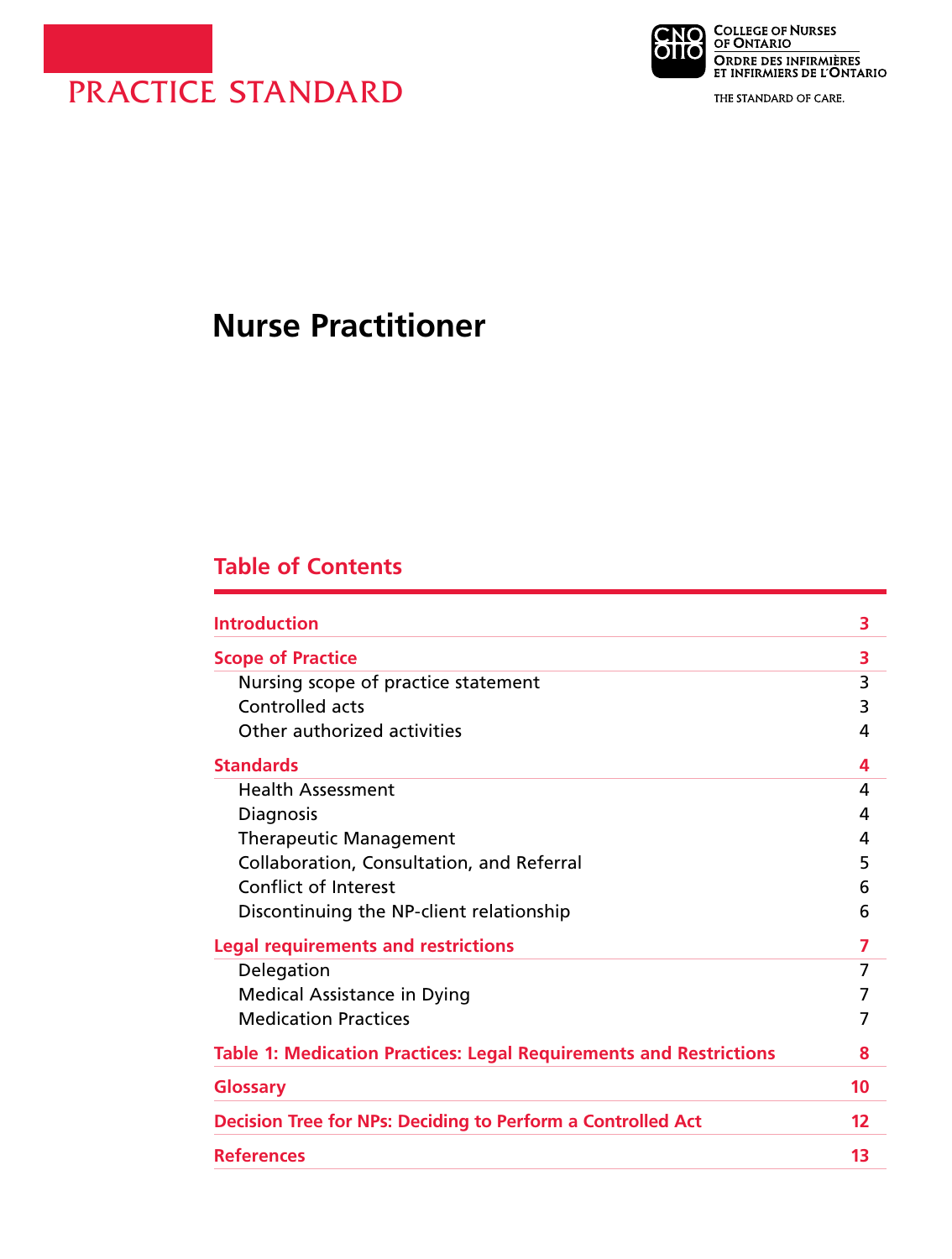

THE STANDARD OF CARE.

*Nurse Practitioner* Pub. No. 41038

ISBN 978-1-77116-136-7

Copyright © College of Nurses of Ontario, 2021

Commercial or for-profit redistribution of this document in part or in whole is prohibited except with the written consent of CNO. This document may be reproduced in part or in whole for personal or educational use without permission, provided that:

• Due diligence is exercised in ensuring the accuracy of the materials reproduced;

• CNO is identified as the source; and

• The reproduction is not represented as an official version of the materials reproduced, nor as having been made in affiliation with, or with the endorsement of, CNO.

#### First Published May 1998

Revised March 2003 as Standards of Practice for Registered Nurses in the Extended Class (Revised 2003) (ISBN 1-894557-33-6),<br>Reprinted as Extended Class in 2004, Revised March 2003 as Standards of Practice for Registered N ISBN 1-894557-37-9, reprinted December 2005.

Revised June 2008 as *Nurse Practitioners*. (ISBN 1-897308-50-7), Updated June 2009.

Revised October 2011 as *Nurse Practitioner*. Updated January 2016 for Providing orders. Updated February 2017. Revised 2017 for revised Ontario Regulation 275/94 (General) under the *Nursing Act, 1991*. (ISBN 978-1-77116-076-6) Revised January & March 2018 following<br>amendments to the Ontario Regulation 107/96 (General) under the *Regulated Health Professio* (ISBN 978-1-77116-106-0) Updated May 2018 following amendments to the Narcotic Control Regulations (C.R.C., c. 1041) and the New Classes of Practitioners Regulations (SOR/2012-230) under the Controlled Drug and Substances Act. (ISBN 978-1-77116-110-7). Revised January 2019 for<br>changes to the Cannabis Act. Updated April 2021 for Cannibis Act.

College of Nurses of Ontario 101 Davenport Rd. Toronto, ON M5R 3P1

[www.cno.org](http://www.cno.org)

Ce fascicule existe en français sous le titre : *Infirmières autorisées de la catégorie spécialisée*, n° 51038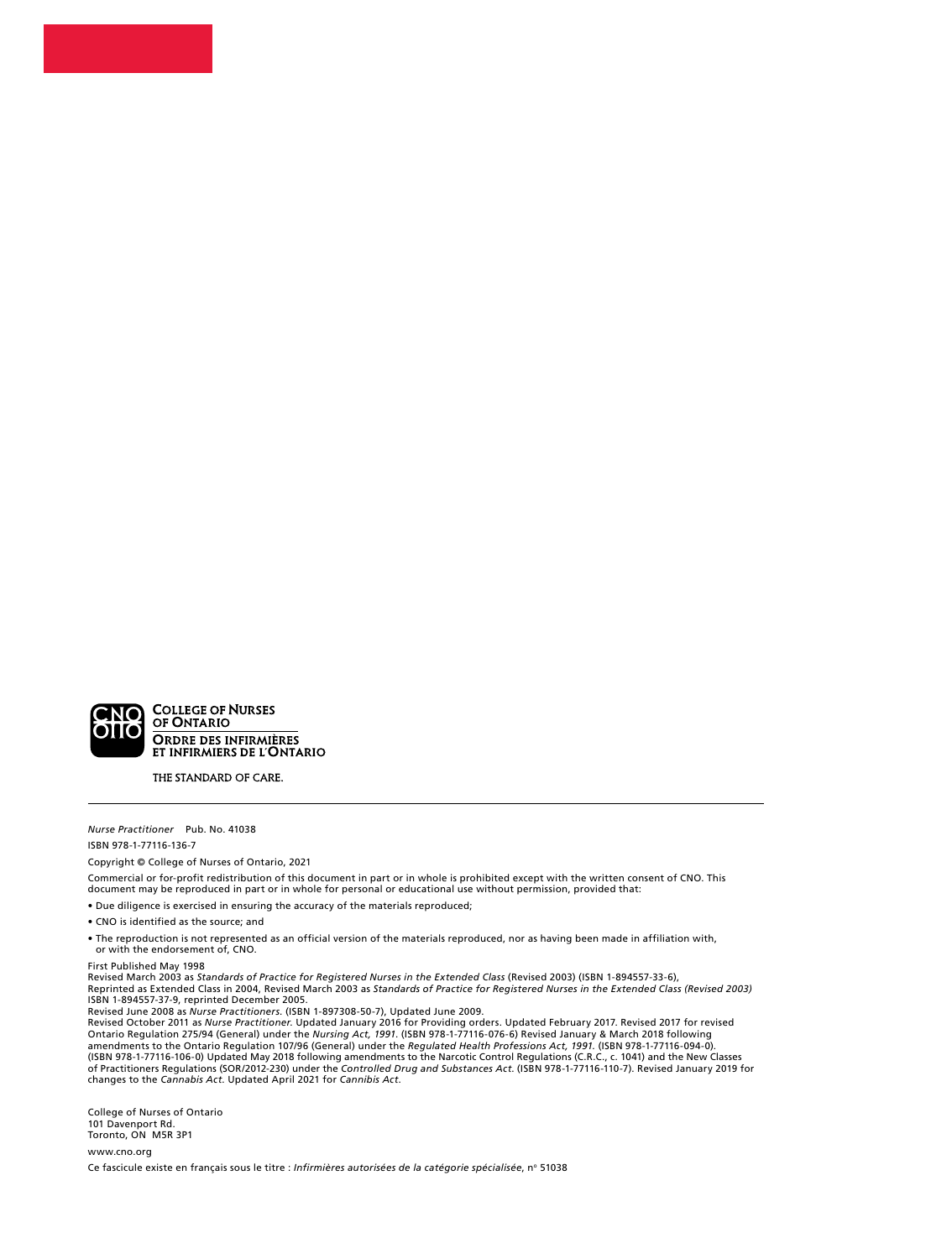

### <span id="page-2-0"></span>**Introduction**

The College of Nurses of Ontario's (the College's) standards inform nurses of their accountabilities and the public about what to expect of nurses. These expectations contribute to public protection and are the benchmark for how a competent nurse should perform.

This Nurse Practitioner practice standard describes the accountabilities specific to Nurse Practitioners (NPs) in Ontario (also known as Registered Nurses in the Extended Class). NPs are also accountable for complying with relevant laws and other College standards and guidelines<sup>1</sup> as applicable.

NPs are Registered Nurses who have met additional nursing education, experience and exam requirements set by the College. Only those registered with the College in the Extended Class can call themselves "Nurse Practitioner" or "NP".

NPs are authorized to diagnose, order and interpret diagnostic tests, and prescribe medications and other treatments for clients. NP practice includes health promotion with the aim of optimizing the health of people, families, communities and populations. This enables NPs to practice with diverse client populations in a variety of contexts and practice settings such as acute care, primary care, rehabilitative care, curative and supportive care, and palliative/end-of-life care.

The College registers NPs with one or more of the following specialty certificates:

- Nurse Practitioner –Primary Health Care (NP-PHC)
- Nurse Practitioner Pediatrics (NP-Pediatrics)
- Nurse Practitioner Adult (NP-Adult).

Each specialty certificate refers to a specific client population and not a clinical area or a practice sector. The College does not restrict the clinical areas or sectors in which NPs work.

### **Scope of practice**

The *Regulated Health Professions Act, 1991* (RHPA) and Nursing Act, 1991 set the legal framework for the practice of nursing. This includes a scope of practice statement and a number of controlled acts NPs are authorized to perform.

#### **Nursing scope of practice statement**

The following statement applies to all nurses: *The practice of nursing is the promotion of health and the assessment of, the provision of care for and the treatment of health conditions by supportive, preventive, therapeutic, palliative and rehabilitative means in order to attain or maintain optimal function (Nursing Act, 1991).* 

#### **Controlled acts**

Under the *Nursing Act*, NPs are authorized to perform the following controlled acts:<sup>2</sup>

- 1. Communicating to a client, or a client's representative, a diagnosis made by the NP.
- 2. Performing a procedure below the dermis or a mucous membrane.
- 3. Putting an instrument, hand or finger:
	- i. beyond the external ear canal;
	- ii. beyond the point where the nasal passages normally narrow;
	- iii. beyond the larynx;
	- iv. beyond the opening of the urethra;
	- v. beyond the labia majora;
	- vi. beyond the anal verge; or
	- vii. into an artificial opening of the body.
- 4. Applying and ordering the application of a prescribed form of energy.
- 5. Setting or casting a bone fracture or joint dislocation.
- 6. Administering a substance by injection or inhalation.
- 7. Prescribing, dispensing, selling or compounding a medication.
- 8. Treating, by means of psychotherapy technique, delivered through a therapeutic relationship, an individual's serious disorder of thought,

<sup>&</sup>lt;sup>1</sup> All standards and guidelines are available at: www.cno.org/standards

 $2$  See pages 7-9 for legal requirements and restrictions that apply to some controlled acts.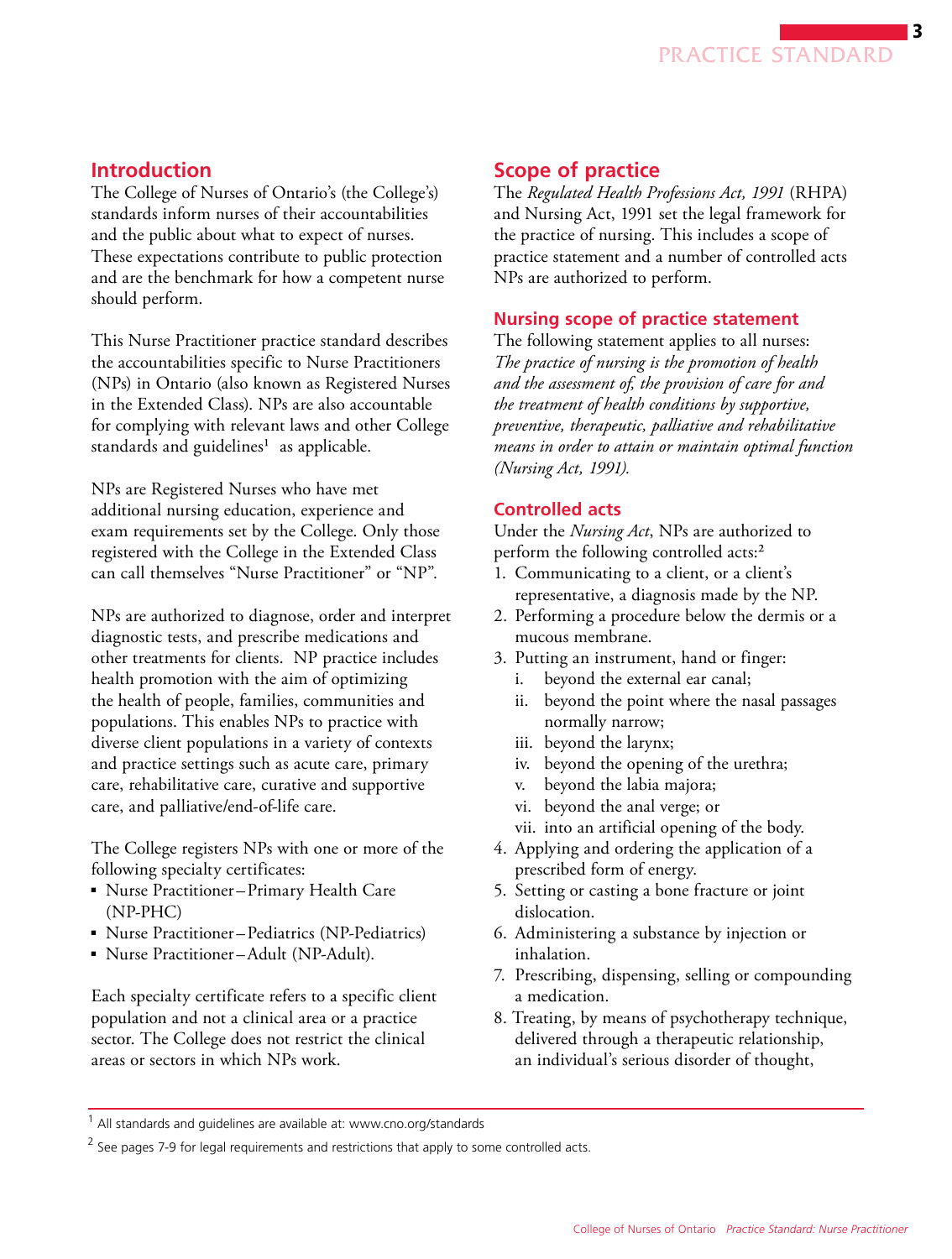<span id="page-3-0"></span>

cognition, mood, emotional regulation, perception or memory that may seriously impair the individual's judgement, insight, behaviour, communication or social functioning.

#### **Other authorized activities**

NPs have the authority to order and apply specified tests. For the most up-to-date list, please visit our website at **[www.cno.org/np](http://www.cno.org/np)**.

### **Standards**

This section describes standards for NP practice.

#### NPs:

- **•** practise according to College standards, [guidelines](http://www.cno.org/en/learn-about-standards-guidelines/standards-and-guidelines/), and relevant laws.
- use the protected title "Nurse Practitioner" (NP) or "Registered Nurse Extended Class" (RN(EC)), and may add their specialty certificate(s) to their title.
- maintain competence in clinical NP practice. This clinical practice must include the use of advanced nursing knowledge and decisionmaking skill in health assessment, diagnosis and therapeutics when treating clients appropriate for the NP's specialty certificate.
- demonstrate the <u>NP competencies</u> applicable to their practice.
- limit their practice to clients appropriate for their specialty certificate.

### **Health Assessment**

*NPs integrate an evidence-informed knowledge base with advanced assessment skills to obtain the information necessary for identifying client diagnoses, strengths and needs.* 

#### NPs:

- conduct a comprehensive or focused health assessment as appropriate to the individual client's presentation.
- perform procedures for client assessments.
- obtain and consider the necessary information for the health assessment.
- identify urgent, emergent and life-threatening situations.

#### **Diagnosis**

*NPs are engaged in the diagnostic process and develop differential diagnoses through identification, analysis, and interpretation of findings from a variety of sources.* 

#### NPs:

- ■ consider the differential diagnoses and establish the probable diagnoses.
- order appropriate tests.
- perform appropriate procedures.
- arrange appropriate follow-up of test results; implement reliable systems for test results to be received and communicated in a timely manner, and work with organizations in which they practice to implement such systems.
- ■ communicate clinically significant results, and their implications, to the client and other health professionals as appropriate.
- communicate diagnoses to the client, including discussing relevant clinical information, treatment plans and the expected outcomes and prognoses.
- ■ verify that the client understands information related to relevant findings and their diagnoses.

### **Therapeutic Management**

*NPs, on the basis of assessment and diagnosis, formulate the most appropriate plan of care for the client and implement evidence-informed therapeutic interventions in partnership with the client to optimize health.* 

#### NPs:

- formulate and document a plan of care based on assessment findings, diagnosis and evidenceinformed practice.
- select the appropriate treatments or interventions in collaboration with the client.
- perform appropriate procedures.
- stay informed about reliable quality assurance systems in their practice setting and advocate for reliable systems if there are none.
- intervene to stabilize the client in urgent, emergent and life-threatening situations.
- ■ provide pharmacological interventions, treatment, or therapy by:
	- ◗ reviewing the best possible medication history for the client
	- ◗ Selecting pharmacotherapeutic options as indicated by diagnosis based on determinants of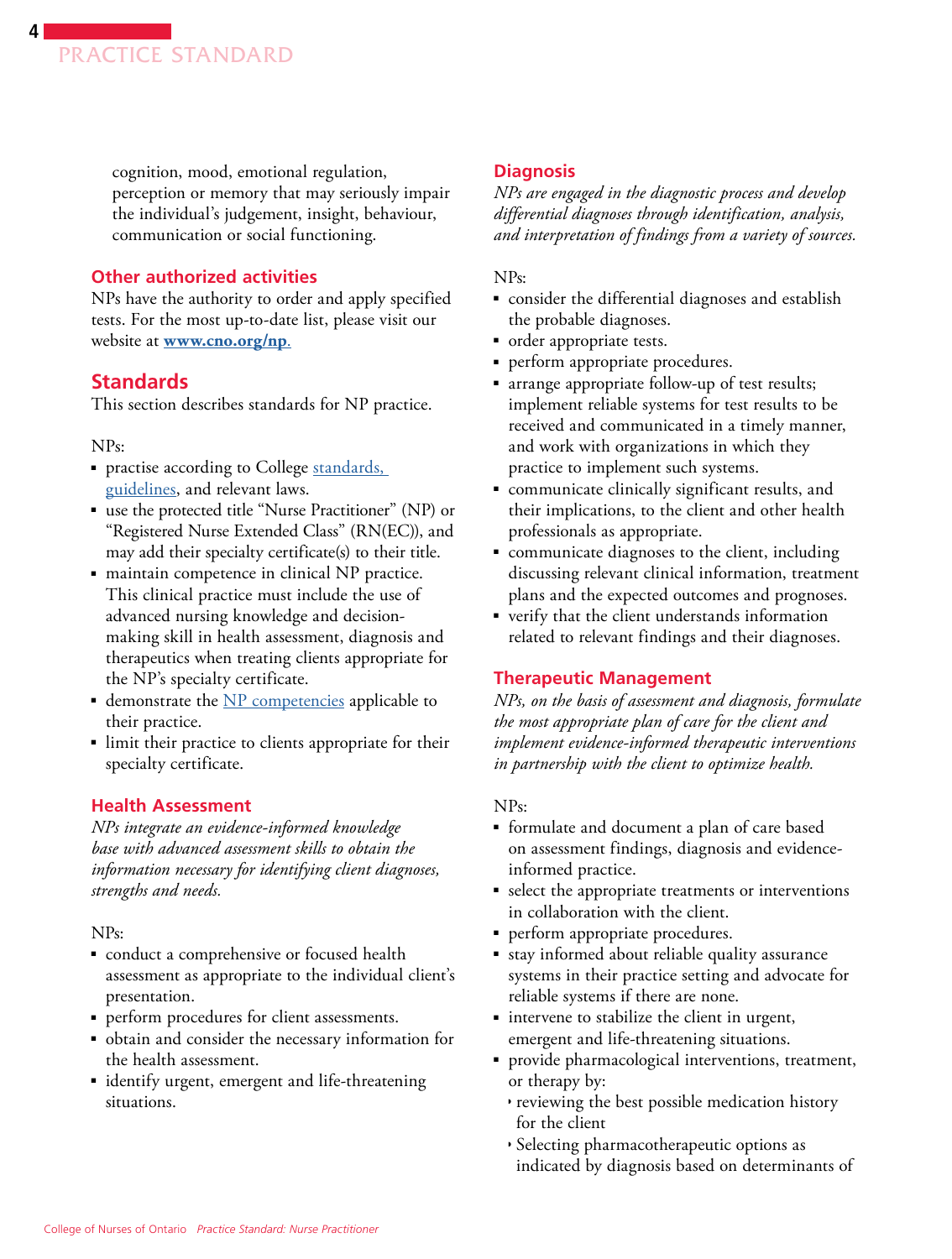5

<span id="page-4-0"></span>health, evidence-informed practice, and client preference

- ◗ counselling the client on pharmacotherapeutics, including rationale, cost, potential adverse effects, interactions, contraindications and precautions, as well as reasons to adhere to the prescribed regimen and required monitoring and follow-up
- ◗ completing accurate prescription(s) in accordance with applicable laws
- ' establishing a plan to monitor the client's response to medication therapy, and continue, adjust or discontinue a medication based on assessment of the client's response
- ◗ applying strategies to reduce risk of harm involving controlled substances, including medication misuse, addiction, and diversion
- develop and implement an appropriate follow-up and monitoring plan in collaboration with the client.

### **Controlled Substances**

In addition to the standards for therapeutic management listed above, NPs have other accountabilities when prescribing and dispensing controlled substances.

Controlled substances are medications that are restricted by the *[Controlled Drugs and Substances](http://laws-lois.justice.gc.ca/eng/acts/C-38.8/)  [Act](http://laws-lois.justice.gc.ca/eng/acts/C-38.8/)* because they present a high risk of misuse, addiction and diversion.

When prescribing controlled substances, NPs:

- consider the available treatment options (pharmacological and non-pharmacological) based on available evidence and client circumstances before using a controlled substance in a treatment plan.
- incorporate evidence-informed strategies for assessing, managing and monitoring the risks of misuse, addiction and diversion.
- prescribe a quantity of controlled substances to be dispensed that balances the need to reassess and monitor the client with the risk of harm that may result if the client runs out of medication. NPs providing episodic care should prescribe the minimum amount necessary until the client can be assessed by their regular provider.
- monitor the client's response to the prescribed controlled substances after the initial trial and on a regular basis.
- inform clients of the unique risks associated with medication misuse, addiction and diversion, and provide clients with education and strategies for mitigating risk.
- advise the client on safe use, storage and disposal of controlled substances.

When dispensing controlled substances, NPs:

- consider the unique risks associated with medication misuse, addiction and diversion,
- implement strategies to mitigate these risks, and
- provide clients with education and strategies for minimizing risk.

### **Medical Cannabis**

Medical cannabis is not a controlled substance and differs from conventional medications. It is available in a variety of strains and formulations that vary in potency and chemical composition. NPs should exercise caution if they are considering the use of medical cannabis in their patient's treatment plan. NPs who complete a written order or medical document authorizing the use of cannabis for medical purposes are expected to use evidence to inform this treatment decision. NPs must also comply with [cannabis regulations](https://laws-lois.justice.gc.ca/eng/regulations/SOR-2018-144/index.html) under the *[Cannabis Act](https://laws-lois.justice.gc.ca/eng/acts/C-24.5/)*.

NPs are also expected to inform clients about unique risks associated with medical cannabis as a result of the variability in composition and potency.

### **Collaboration, Consultation, and Referral**

*NPs identify when collaboration, consultation and referral are necessary for safe, competent and comprehensive client care.* 

#### NPs:

- establish collaborative relationships with health care providers and community-based services
- work with other health care professionals and service providers to develop a common understanding of the plan of care, communication strategies and individual accountabilities.
- consult other health care professionals when encountering client care needs beyond the legal scope of NP practice, their individual competence, or when the client would benefit from the expertise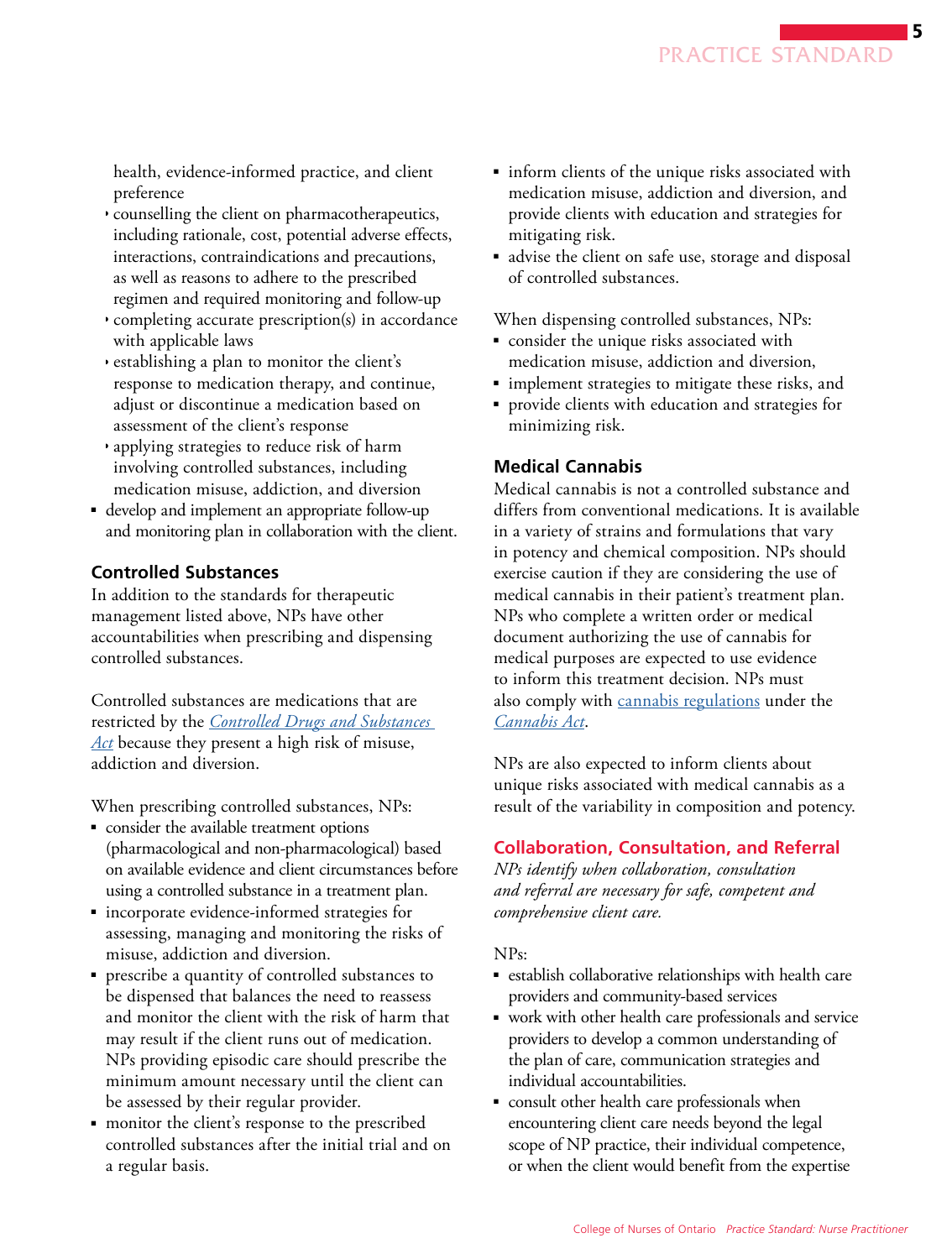<span id="page-5-0"></span>of the other health care professional(s).

- review consultation and/or referral recommendations from other health care providers with the client and integrate these recommendations into the plan of care as appropriate.
- provide consultation, respond to questions, and clarify orders and the plan of care to other care providers.
- provide verbal orders only when they are not able to immediately document the order themselves, and sign the verbal orders as soon as possible.

### **Conflict of Interest**

*NPs recognize and ethically manage actual, potential and perceived conflicts of interest.* 

#### NPs:

- do not use their professional designation to endorse or promote one treatment option over another.
- $\blacksquare$  must not obtain any personal benefit,<sup>3</sup> which conflicts with their ethical duty to clients, as a result of their NP practice.
- develop strategies to mitigate the risk that their interactions with industry<sup>4</sup> may interfere with evidence-informed decision-making.
- do not prescribe medication to themselves.
- only provide professional services to family members, partners, friends or acquaintances when there are no other providers available in circumstances outlined in the *[Therapeutic Nurse-](http://www.cno.org/globalassets/docs/prac/41033_therapeutic.pdf)[Client Relationship](http://www.cno.org/globalassets/docs/prac/41033_therapeutic.pdf)* practice standard.
- only prescribe a controlled substance to a family member, partner, friend or acquaintance to intervene in an emergency situation **and** only when there is no other prescriber immediately available.

#### **Discontinuing the NP-client relationship**

An NP's primary obligation is to provide safe and ethical nursing services to clients. Under provincial law,<sup>5</sup> nurses may only discontinue necessary

professional services if:

- the client requests discontinuation
- alternative or replacement services are arranged, or
- the client is given reasonable opportunity to arrange alternative or replacement services.

NPs may be required to discontinue their professional relationship with clients when the nurse-client relationship is eroded to the point where NPs can no longer meet their professional obligations toward the client.

Discontinuing the professional relationship when the client still requires service and has not requested discontinuation should be a last resort.

#### NPs:

- advocate for employer policies about accepting, treating and discharging clients, that are fair, transparent and driven by client interest and safety.
- discuss with the client any issues, as they arise, that impact the NP-client relationship.
- work with the client to develop and implement strategies for resolving issues impacting the NP-client relationship wherever feasible.
- discuss concerns and seek assistance from their employer and other members of the health care team to assist in addressing issues.
- communicate to the client the decision to discontinue care, and discuss with the client the reason for this decision whenever feasible.
- identify an appropriate alternate provider for the client or allow the client a reasonable amount of time to find an alternate provider.
- continue to provide essential health care services, whenever feasible, until another provider has been identified.
- document the reason for the decision to discontinue services, including a description of actions taken to resolve issues prior to the decision.

 $3$  Includes financial and non-financial benefit, whether direct or indirect.

<sup>4</sup> Includes pharmaceutical, medical device and technology companies.

<sup>5</sup> O.Reg 799/93, Professional Misconduct, s. 1, p. 5.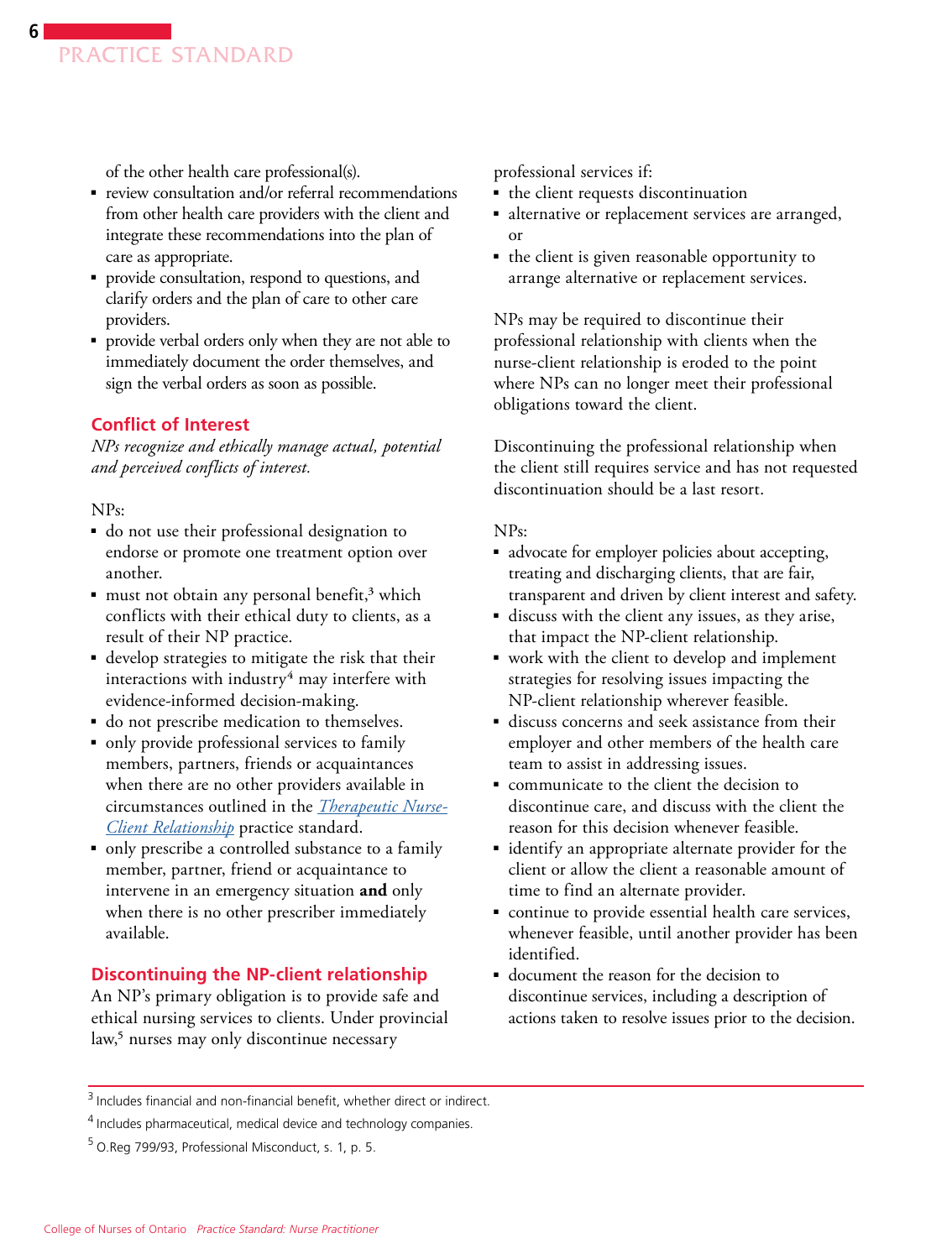7

## <span id="page-6-0"></span>**Legal requirements and restrictions**

The remainder of this document describes legal restrictions and requirements with which NPs must comply.

### **Delegation**<sup>6</sup>

NPs are not authorized to delegate the following controlled acts:

- prescribing, dispensing, selling or compounding medication
- ordering the application of a form of energy, or
- setting a fracture or joint dislocation.

NPs can authorize directives. Information about delegation and directives can be found in the *[Authorizing Mechanisms](http://www.cno.org/globalassets/docs/prac/41075_authorizingmech.pdf)* and *[Directives](http://cno.org/globalassets/docs/prac/41019_medicaldirectives.pdf)* practice guidelines.

### **Medical Assistance in Dying7**

Federal law allows NPs to provide medical assistance in dying. NPs who participate in medical assistance in dying must comply with the legal requirements outlined in the College's document: *[Guidance on](http://cno.org/globalassets/docs/prac/41056-guidance-on-nurses-roles-in-maid.pdf)  [Nurses' Roles in Medical Assistance in Dying](http://cno.org/globalassets/docs/prac/41056-guidance-on-nurses-roles-in-maid.pdf)*.

### **Medication Practices8**

NPs:

- prescribe, dispense, compound, or sell medication, and administer substances by injection or inhalation, only for therapeutic purposes when there is a professional relationship with the client.
- are not authorized to sell or compound controlled substances.
- $\blacksquare$  must not obtain any personal benefit,<sup>9</sup> which conflicts with their ethical duty to clients, as a result of prescribing, dispensing, compounding or selling medication.
- only dispense, compound, or sell medication when they have reason to believe the medication

was obtained and stored in accordance with applicable laws.

- only dispense, compound, or sell medication after checking that the medication will not expire before the client is expected to finish it.
- must not advertise that they dispense or sell medication, unless they also communicate the specific circumstances in which they are authorized to do so.10
- must comply with the legal restrictions and requirements specific to the controlled acts of prescribing, dispensing, compounding and selling medications outlined in Table 1.

### **Controlled Substances**

controlled substances. NPs who have successfully completed Collegeapproved education $11$  are authorized to prescribe

Under federal law,<sup>12</sup> NPs are not authorized to prescribe the following controlled substances:

- opium
- coca leaves, and
- anabolic steroids **except** testosterone (NPs are authorized to prescribe testosterone.)

NPs must not authorize directives for controlled substances.

<sup>6</sup> O. Reg 275/94, s. 36.

<sup>7</sup> Criminal Code, s. 241.1.

<sup>8</sup> O. Reg 275/94, s. 16-20.

 $9$  Includes financial and non-financial benefit, whether direct or indirect.

<sup>&</sup>lt;sup>10</sup> The specific circumstances are listed in Table 1.

<sup>11</sup> O. Reg 275/94 Part III.

<sup>12</sup>*New Classes of Practitioners Regulations* under the *Controlled Drugs and Substances Act.*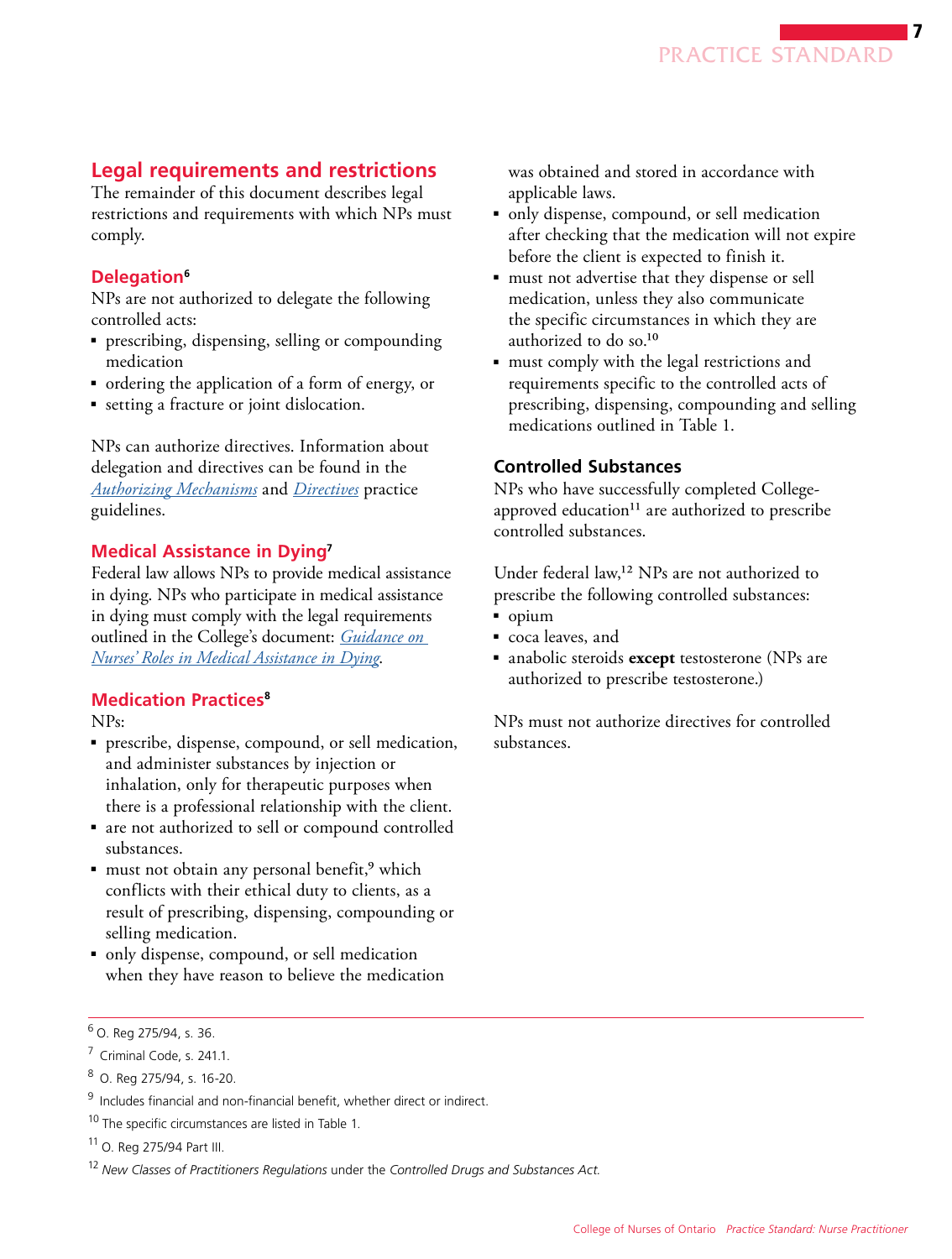| <b>Prescribing</b>                                                                                                                                                                                                                                                                                                                                                                                                                                                                                                                                                                                                                                                                                                                                                                                                                                                     | <b>Dispensing</b>                                                                                                                                                                                                                                                                                                                                                                                                                                                                                                                                                                                                                                                                                                                                 | <b>Compounding</b>                                                                                                                                                                                                                                                                                                                                                                                                                                                                                                                                                                                                                                                                               | <b>Selling</b>                                                                                                                                                                                                                                                                                                                                                                                                                                                                                                                                                                                                                                                                                                                                  |
|------------------------------------------------------------------------------------------------------------------------------------------------------------------------------------------------------------------------------------------------------------------------------------------------------------------------------------------------------------------------------------------------------------------------------------------------------------------------------------------------------------------------------------------------------------------------------------------------------------------------------------------------------------------------------------------------------------------------------------------------------------------------------------------------------------------------------------------------------------------------|---------------------------------------------------------------------------------------------------------------------------------------------------------------------------------------------------------------------------------------------------------------------------------------------------------------------------------------------------------------------------------------------------------------------------------------------------------------------------------------------------------------------------------------------------------------------------------------------------------------------------------------------------------------------------------------------------------------------------------------------------|--------------------------------------------------------------------------------------------------------------------------------------------------------------------------------------------------------------------------------------------------------------------------------------------------------------------------------------------------------------------------------------------------------------------------------------------------------------------------------------------------------------------------------------------------------------------------------------------------------------------------------------------------------------------------------------------------|-------------------------------------------------------------------------------------------------------------------------------------------------------------------------------------------------------------------------------------------------------------------------------------------------------------------------------------------------------------------------------------------------------------------------------------------------------------------------------------------------------------------------------------------------------------------------------------------------------------------------------------------------------------------------------------------------------------------------------------------------|
| NPs must include the<br>following information on<br>a prescription and in the<br>client's health record:<br>client's name and<br>address<br>the date<br>$\blacksquare$<br>name of the medication<br>$\blacksquare$<br>strength (if applicable)<br>Ξ<br>of the medication<br>directions for use,<br>$\blacksquare$<br>including the dose,<br>route of administration,<br>frequency and, if<br>applicable, the duration<br>of therapy<br>quantity of the<br>$\blacksquare$<br>medication<br>number of refills, if<br>$\blacksquare$<br>applicable, and<br>the NP's name, business<br>$\blacksquare$<br>address, telephone<br>number, protected title,<br>College registration<br>number and signature<br>(includes electronic<br>signature).<br>NPs prescribing monitored<br>medications must include<br>a client identification<br>number from an<br>acceptable form of | NPs may only dispense<br>medication they've<br>prescribed or medication<br>prescribed by a colleague<br>in their team.<br>NPs may only dispense<br>a reasonable quantity<br>of medication necessary<br>to fulfill a client's<br>needs in the following<br>circumstances:<br>• the client does not<br>have reasonable or<br>timely access to a<br>pharmacy<br>• the client would not<br>otherwise receive the<br>medication<br>• the client does not<br>have the financial<br>resources to obtain the<br>medication if it is not<br>dispensed by the NP, or<br>• the medication is<br>dispensed to test the<br>client's therapeutic<br>response to the<br>medication.<br>NPs must:<br>• document the<br>circumstance under<br>which the medication | NPs may only compound<br>two or more non-sterile<br>creams or ointments<br>for topical use only.<br>NPs are <b>not</b> authorized<br>to compound any<br>substances that contain a<br>controlled substance.<br>NPs may only compound<br>in the following<br>circumstances:<br>• the client does not<br>have reasonable or<br>timely access to a<br>pharmacy<br>• the client would not<br>otherwise receive the<br>medication, or<br>• the client does not<br>have the financial<br>resources to obtain<br>the medication if it is<br>not compounded by<br>the NP<br>NPs must:<br>• document the<br>circumstance under<br>which the medication<br>is compounded<br>dispense the<br>٠<br>compounded | NPs may only sell<br>medication that they<br>administer or dispense<br>to the client (or client's<br>representative).<br>NPs are not authorized to<br>sell controlled substances<br>NPs may only sell<br>medication in the<br>following circumstances:<br>• the client does not<br>have reasonable or<br>timely access to a<br>pharmacy<br>• the client would not<br>otherwise receive the<br>medication<br>• the client does not<br>have the financial<br>resources to obtain the<br>medication if it is not<br>sold by the NP, or<br>$\blacksquare$<br>the medication is<br>sold part of a health<br>promotion initiative.<br>NPs must:<br>• document the<br>circumstance under<br>which the medication<br>is sold, and the price<br>charged. |

# <span id="page-7-0"></span>**Table 1: Medication Practices: Legal Requirements and Restrictions13**

13 O. Reg 275/94, s. 16-20.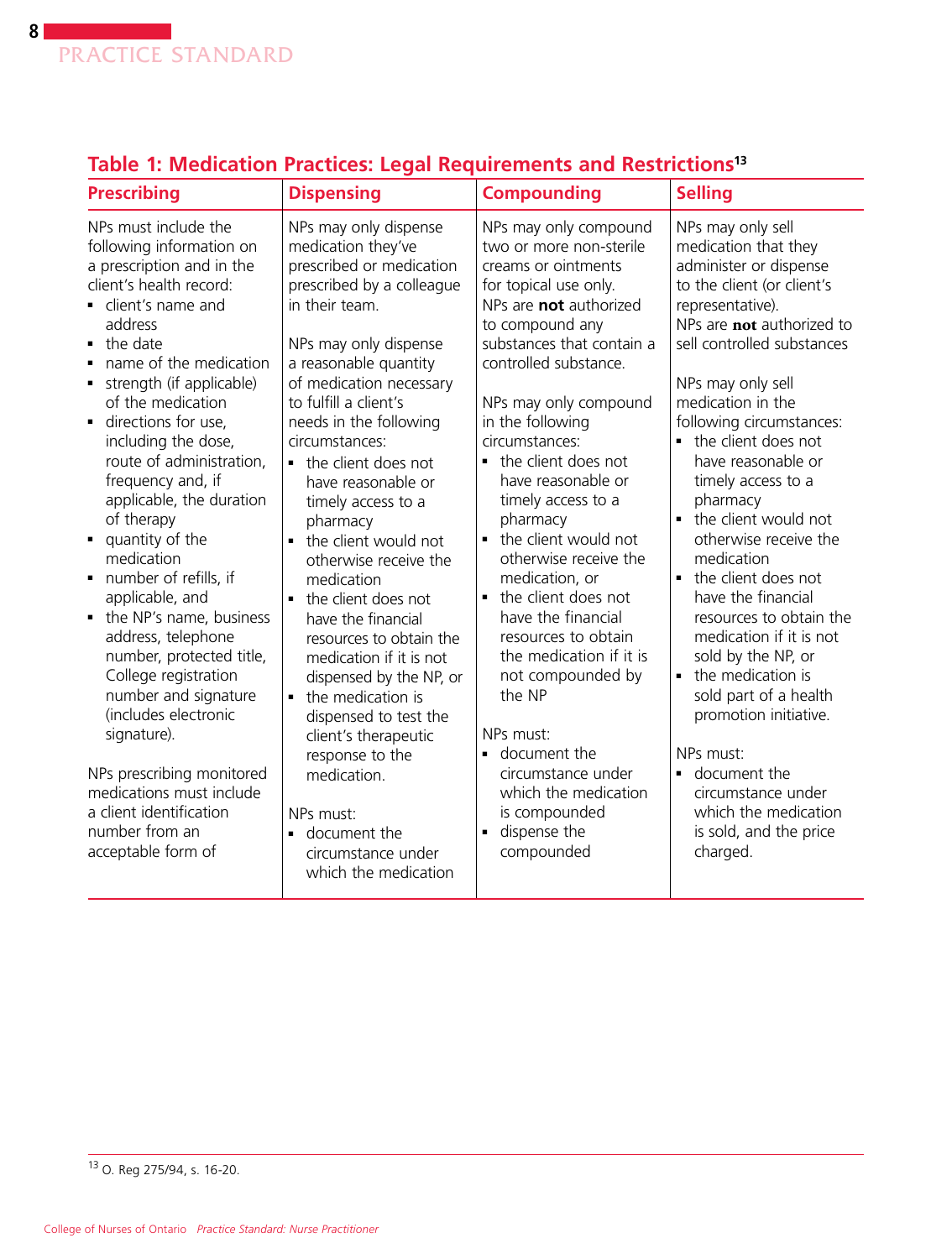

| <b>Prescribing</b>                                                                                                                                                                                                                                                                                                                                                                                                                                                                                                                                                                                                                                                                                                                           | <b>Dispensing</b>                                                                                                                                                                                                                                                                                                                                                                                                                                                                                                                                                                                                                                                                                                                                                                                                                                                                                                                                     | <b>Compounding</b>                                                                                                                                                                                                                                                                                                                                                                                                                                                                                                                                                                                                                                                                                                                                                                                                                                                                                                                                     | <b>Selling</b>                                                                          |
|----------------------------------------------------------------------------------------------------------------------------------------------------------------------------------------------------------------------------------------------------------------------------------------------------------------------------------------------------------------------------------------------------------------------------------------------------------------------------------------------------------------------------------------------------------------------------------------------------------------------------------------------------------------------------------------------------------------------------------------------|-------------------------------------------------------------------------------------------------------------------------------------------------------------------------------------------------------------------------------------------------------------------------------------------------------------------------------------------------------------------------------------------------------------------------------------------------------------------------------------------------------------------------------------------------------------------------------------------------------------------------------------------------------------------------------------------------------------------------------------------------------------------------------------------------------------------------------------------------------------------------------------------------------------------------------------------------------|--------------------------------------------------------------------------------------------------------------------------------------------------------------------------------------------------------------------------------------------------------------------------------------------------------------------------------------------------------------------------------------------------------------------------------------------------------------------------------------------------------------------------------------------------------------------------------------------------------------------------------------------------------------------------------------------------------------------------------------------------------------------------------------------------------------------------------------------------------------------------------------------------------------------------------------------------------|-----------------------------------------------------------------------------------------|
| identification as<br>defined by the Ontario<br>government. <sup>14</sup><br>NPs prescribing fentanyl<br>patches must <sup>15</sup> :<br>• notify the pharmacy<br>about the prescription<br>by telephone or by<br>faxing a copy of the<br>prescription, and<br>• write the following<br>information on the<br>prescription:<br>the name and location<br>of the pharmacy at<br>which the client,<br>or their authorized<br>representative, intends<br>to fill the prescription;<br>and "first prescription"<br>if the NP has not<br>previously prescribed<br>a fentanyl patch for<br>the client and the NP<br>is reasonably satisfied<br>that the client has not<br>previously obtained a<br>fentanyl prescription<br>from another prescriber. | is dispensed<br>provide the medication<br>directly to the client<br>(or the client's<br>representative), and<br>include the following<br>on the label of the<br>medication dispensed<br>and in the client's<br>health record:<br>identification number,<br>if applicable<br>client's name<br>$\blacksquare$<br>the date<br>$\blacksquare$<br>name of the<br>$\blacksquare$<br>medication<br>strength (if applicable)<br>and manufacturer<br>(if available) of the<br>medication<br><b>directions for</b><br>use including the<br>dose, route of<br>administration,<br>frequency and,<br>if applicable, the<br>duration of therapy<br>quantity of medication<br>dispensed<br>• expiry date (if<br>applicable), and<br>• the NP's name,<br>protected title,<br>business address and<br>telephone number.<br>NPs dispensing fentanyl<br>patches must meet<br>the requirements<br>for dispensers in the<br>Safeguarding our<br>Communities Act,<br>201515 | medication to<br>the client or their<br>representative, or<br>apply it directly to the<br>client, and<br>include the following<br>$\blacksquare$<br>information on the<br>medication container<br>and in the client's<br>health record:<br>identification number<br>$\blacksquare$<br>if applicable<br>client's name<br>$\blacksquare$<br>the date the<br>$\blacksquare$<br>medication was<br>compounded<br>$\blacksquare$ the date the<br>medication was<br>dispensed (if different<br>from above)<br>name of each<br>$\blacksquare$<br>substance used in the<br>compound<br>strength (if applicable)<br>٠<br>and manufacturer of<br>each substance used in<br>the compound<br>percentage of each<br>٠<br>substance used in the<br>compound<br>quantity of<br>٠<br>compounded cream<br>or ointment in the<br>container<br>■ directions for use<br>expiry date, and<br>the NP's name,<br>protected title,<br>business address and<br>telephone number. | NPs must not:<br>• charge the client more<br>than the actual cost of<br>the medication. |

<sup>14</sup> Monitored medications include, but are not limited to, controlled substances. For further information about the Narcotics Monitoring System, including monitored medications and acceptable forms of client identification, refer to: http://www.health.gov.on.ca/en/pro/ [programs/drugs/ons/](http://www.health.gov.on.ca/en/pro/programs/drugs/ons/) and the *Narcotics Safety and Awareness Act, 2010*.

<sup>15</sup>*Safeguarding our Communities Act (Patch for Patch return Policy), 2015*: <https://www.ontario.ca/laws/statute/15s33>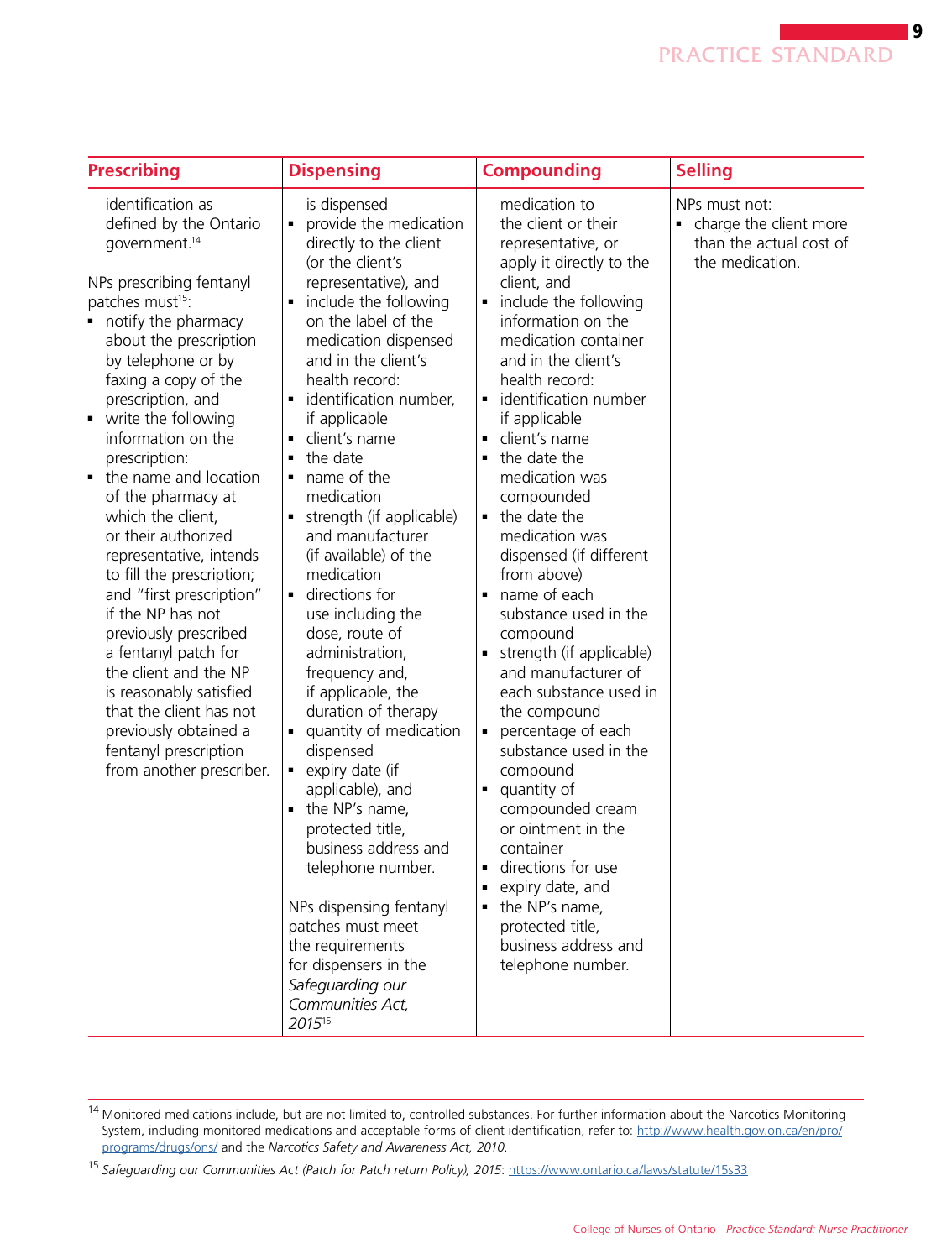### <span id="page-9-0"></span>**Glossary**

**Advertise.** To make known to the general public. It does not include an NP communicating directly to an existing client about professional services.

**Benefit.** Any incentive (financial or non-financial), whether direct or indirect, that conflicts with the nurse's professional or ethical duty to a client.

**Client.** A client may be an individual, family, group or community.

**Compounding.** The act of combining two or more elements to create a distinct pharmaceutical product.

**Conflict of interest.** A conflict of interest exists when a nurse's personal interests (financial or non-financial) could improperly influence their professional judgment or interfere with their duty to act in the best interest of clients. It is professional misconduct for a nurse to practise while in a conflict of interest.

**Controlled act.** A restricted activity under the Regulated Health Professions Act, 1991 that is considered potentially harmful if performed by an unqualified person.

**Controlled substance.** Any medication or substance included in Schedule I, II, III, IV or V of the *[Controlled Drugs and Substances Act](http://laws-lois.justice.gc.ca/PDF/C-38.8.pdf)*, and includes: narcotics, benzodiazepines and targeted substances, and controlled drugs (part I, II and III).

**Delegate.** A formal process by which a regulated health care professional who has the legal authority and competence to perform a procedure under one of the controlled acts transfers that authority to others, under certain conditions.

**Directive.** An order for a procedure or series of procedures that may be implemented for a number of clients when specific conditions are met and specific circumstances exist. A directive is always written by a regulated health care professional who has the legislative authority to order — and the ultimate responsibility for — the procedure.

**Dispensing.** Involves the selection, preparation and transfer of one or more prescribed medication doses to a client, or his or her representative, for use at a later time.

**Emergency situation.** Sudden onset of severe or urgent symptoms that require immediate attention such that a delay in treatment would place the individual at risk of serious harm.

**Medication.** A drug as defined by the Drugs and Pharmacies Regulation Act.

**Monitored medication.** Any medication tracked by the Ontario Ministry of Health and Long-Term Care's Narcotics Monitoring System. Broader than narcotics, monitored medications include all controlled substances and any additional medications that the Ministry specifies. The list of monitored medication is available at: [http://](http://www.health.gov.on.ca/en/pro/programs/drugs/ons/monitored_drugs.aspx)  [www.health.gov.on.ca/en/pro/programs/drugs/ons/](http://www.health.gov.on.ca/en/pro/programs/drugs/ons/monitored_drugs.aspx)  monitored\_drugs.aspx.

**Order.** An authorization or instruction for a procedure, treatment, medication or intervention to be provided to, or performed for, a client.

**Protected title.** A regulatory tool available to health regulatory colleges under the *Regulated Health Professions Act, 1991*, which is used to limit the use of a professional title in the public interest. The titles: RN, RPN, NP, RN(EC) and "nurse" are legally protected.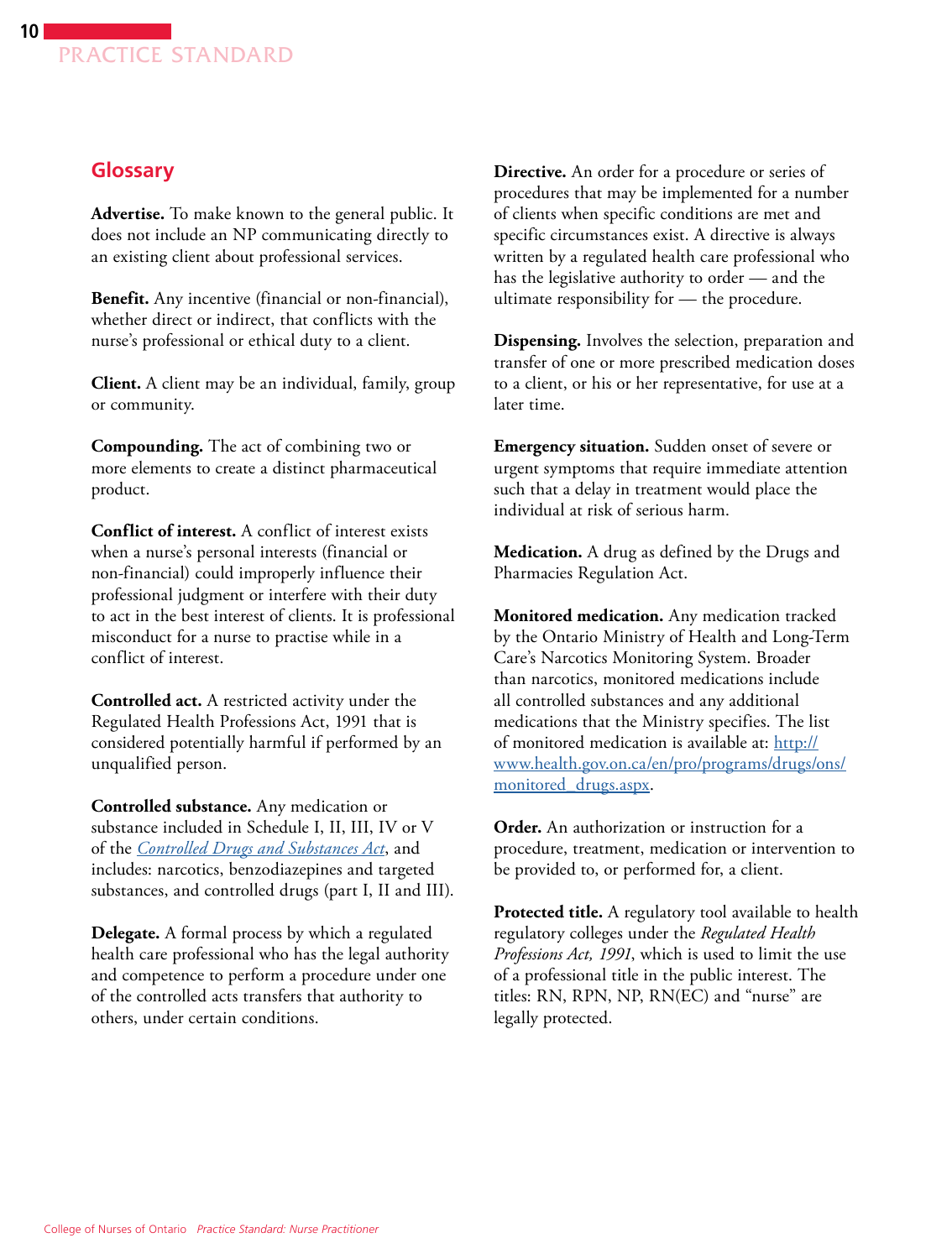

**Specialty certificate.** A College document issued to an NP that designates the client population for whom the NP is qualified to provide care. It is not meant to indicate an NP's clinical focus. The College currently registers three specialty certificates: NP-Adult, NP-Pediatrics and NP-Primary Health Care.

**Professional relationship.** A broad term that refers to an association, in some way, of a nurse to a client. This relationship is established and maintained by the nurse and is the foundation for providing nursing services. The relationship is based on trust, respect, empathy, intimacy and the appropriate use of the nurse's inherent power. The relationship can be direct or indirect (e.g., when authorizing a directive.)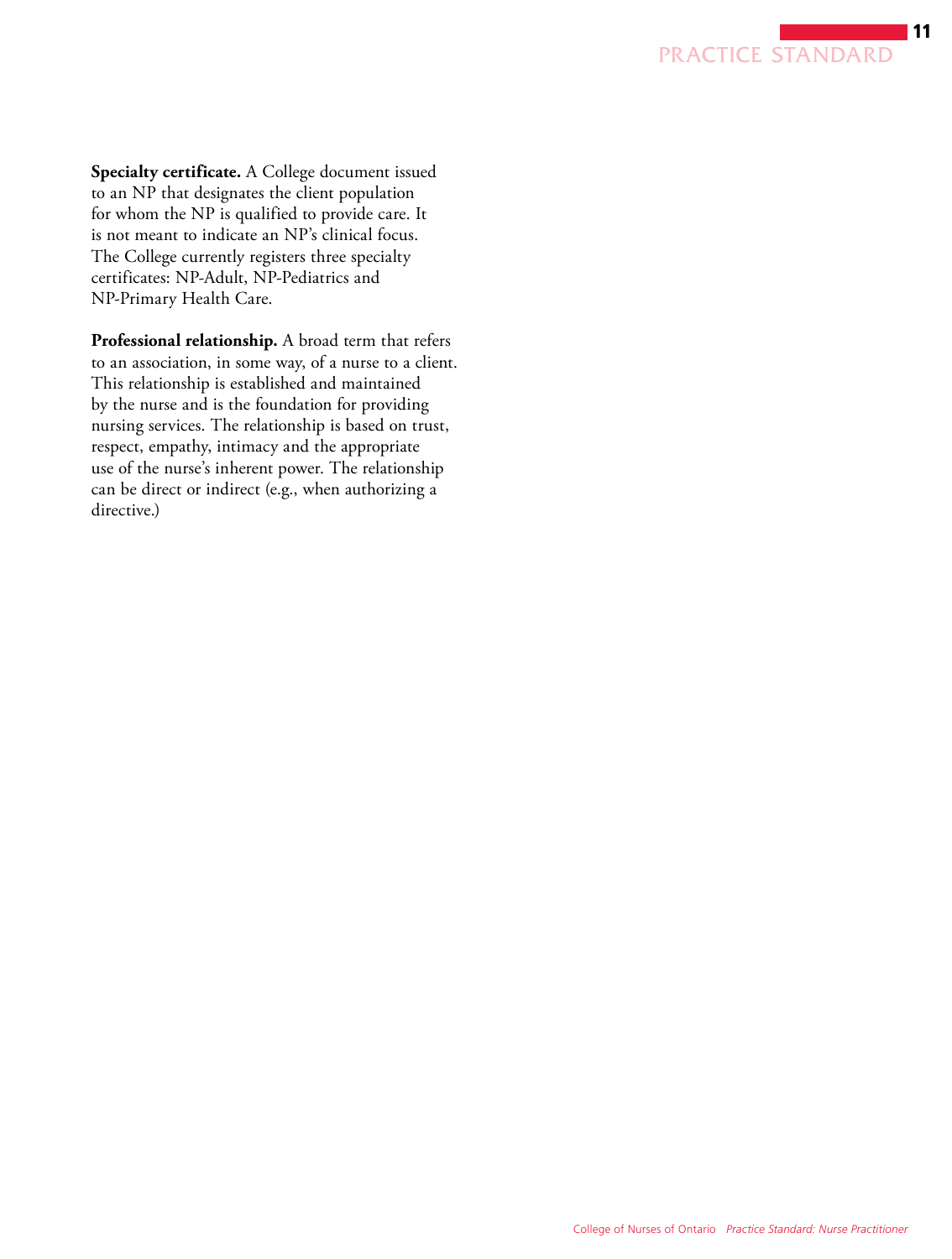<span id="page-11-0"></span>

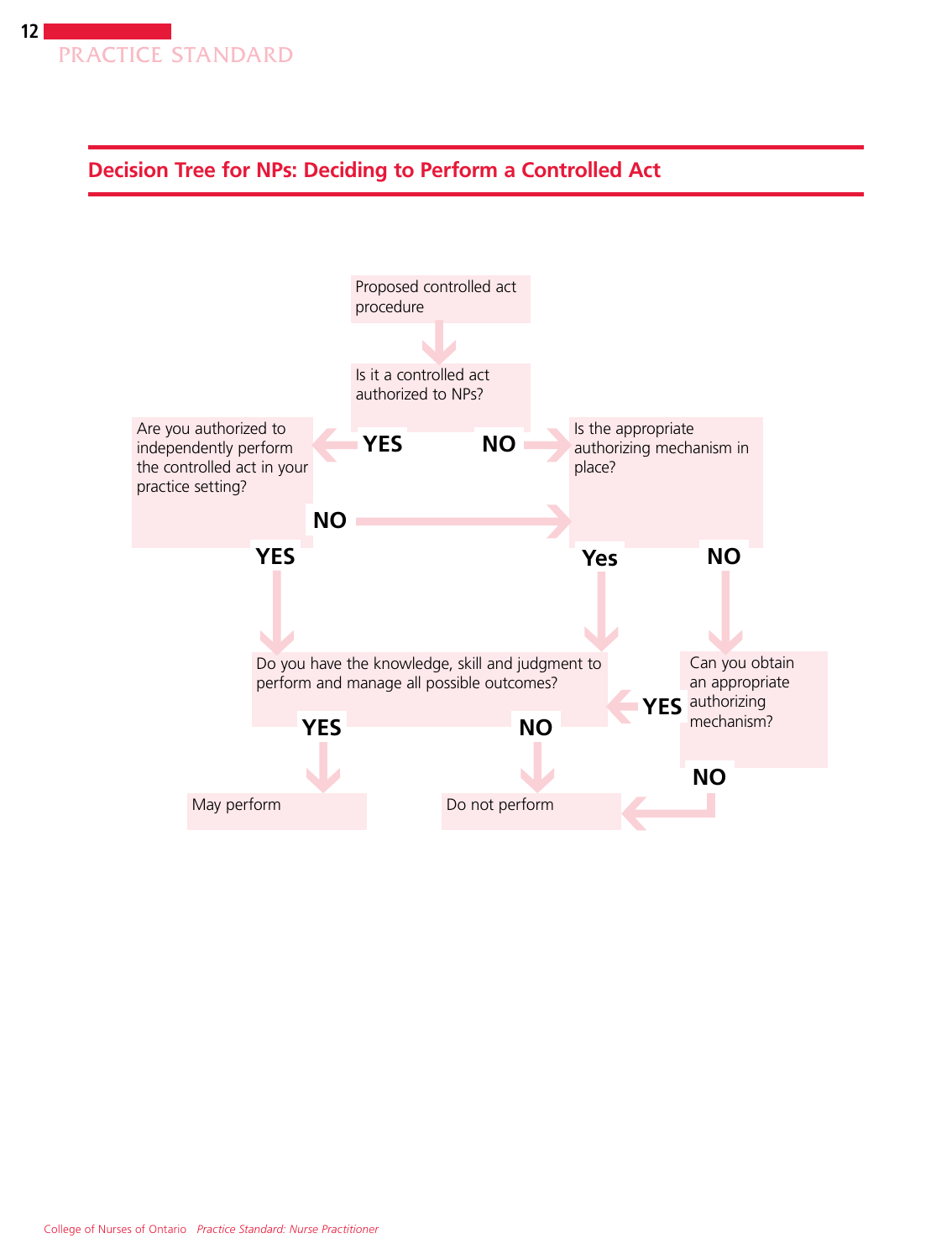# <span id="page-12-0"></span>**References**

- Broadhead, R. (2015). Professional, legal, and ethical issues in prescribing practice. In D. Nuttall & J. Rutt-Howard (Eds.), *The textbook of mon-medical prescribing, 2nd edition* (pp 35-88). West Sussex, UK: Wiley Blackwell.
- Burroughs, R., Dmytrow, B., & Lewis, H. (2007). Trends in nurse practitioner professional liability: An analysis of claims with risk management recommendations. *Journal of Nursing Law, 11*(1), 53-60.
- Canadian Council of Registered Nurse Regulators. (2015). *Practice analysis study of nurse practitioners: ProExam technical report: May 2015*. Retrieved from <http://www.ccrnr.ca/>
- CNA Financial Corporation and Nurses Service Organization. (2012). *Nurse practitioner 2012 liability update: A three-part approach.* Retrieved from [www.cna.com.](https://www.cna.com/web/guest/cna/home/!ut/p/b1/04_Sj9CPykssy0xPLMnMz0vMAfGjzOJNDLy9Q3xMQo2c_DwNDRz9_YGEn6lBqIkxUEEkUIEBDuBoQEi_l35Uek5-EtCqcP0ovIqDDaEK8Fjm55Gfm6pfkBtRGRyQrggAjaG6wQ!!/dl4/d5/L2dBISEvZ0FBIS9nQSEh/)
- College of Physicians and Surgeons of Ontario. (2016). *Marijuana for medical purposes.* Retrieved from http://www.cpso.on.ca/Policies-Publications/ [Policy/Marijuana-for-Medical-Purposes](http://www.cpso.on.ca/Policies-Publications/Policy/Marijuana-for-Medical-Purposes)
- College of Registered Nurses of Nova Scotia. (2014). Nurse practitioner standards of practice. Retrieved from: [http://crnns.ca/practice](http://crnns.ca/practice-standards/standards-of-practice/np-standards-of-practice/)[standards/standards-of-practice/np-standards-of](http://crnns.ca/practice-standards/standards-of-practice/np-standards-of-practice/)practice/
- DeJong, C., Aguilar, T., Tseng, C.W., Lin, G., Boscardin, J. & Dudley, R.A. (2016). Pharmaceutical industry-sponsored meals and physician prescribing patterns for Medicare beneficiaries. *JAMA Internal Medicine, 176*(8), 1114-1122. doi:10.1001/ jamainternmed.2016.2765.

Dowell D., Haegerich T.M., & Chou R. (2016). CDC *Guideline for Prescribing Opioids for Chronic Pain – United States, 2016 (Research report no. RR-1), Morbidity and Mortality Weekly Report 65*(1). Retrieved from Centers for Disease Control and Prevention website: [https://www.cdc.gov/](https://www.cdc.gov/mmwr/volumes/65/rr/rr6501e1.htm) [mmwr/volumes/65/rr/rr6501e1.htm](https://www.cdc.gov/mmwr/volumes/65/rr/rr6501e1.htm) 

DOI: [http://dx.doi.org/10.15585/mmwr.rr6501e1.](https://www.cdc.gov/mmwr/volumes/65/rr/rr6501e1.htm)

- Federation of State Medical Boards. (2016). *Model guidelines for the recommendation of marijuana in*  patient care. Retrieved from [https://www.fsmb.](https://www.fsmb.org/Media/Default/PDF/BRD_RPT_16-2_Marijuana_Model_Guidelines.pdf) [org/Media/Default/PDF/BRD\\_RPT\\_16-2\\_](https://www.fsmb.org/Media/Default/PDF/BRD_RPT_16-2_Marijuana_Model_Guidelines.pdf) Marijuana\_Model\_Guidelines.pdf
- Hudspeth, R.S. (2016). Standards of care for opioid prescribing: What every APRN prescriber and investigator need to know. *Journal of Nursing Regulation, 7*(1), 15-20. [http://doi.org/10.1016/](http://journalofnursingregulation.com/article/S2155-8256(16)31036-5/abstract)  [S2155-8256\(16\)31036-5](http://journalofnursingregulation.com/article/S2155-8256(16)31036-5/abstract)
- Klein, T. (2012). The 1998 curriculum guidelines and regulatory criteria for family nurse practitioners seeking prescriptive authority: What should we be teaching nurse prescribers today? *Journal of the American Academy of Nurse Practitioners, 24*(5), 297-302. [http://dx.doi.](http://onlinelibrary.wiley.com/doi/10.1111/j.1745-7599.2011.00687.x/abstract;jsessionid=415E6AEA1A39D7CD7FA839E6F33AEFA7.f04t01)  [org/10.1111/j.1745-7599.2011.00687.x](http://onlinelibrary.wiley.com/doi/10.1111/j.1745-7599.2011.00687.x/abstract;jsessionid=415E6AEA1A39D7CD7FA839E6F33AEFA7.f04t01)
- Lamarche, K. & MacKenzie, S. (2015). Target locked: Nurse practitioners and the influence of pharmaceutical marketing practices in Canada. *The Journal for Nurse Practitioners, 11*(7), 695-701.
- Leigh, J. & Flynn, J. (2013). Enhance patient safety by identifying and minimizing risk exposures affecting nurse practitioner practice. *American Society for Healthcare Risk Management, 33*(2), 27-35.
- McClellan, F., Hansen-Turton, T., & Ware, J. M. (2010). Nurse practitioners in primary care. *Temple Law Review, 82*, 1235.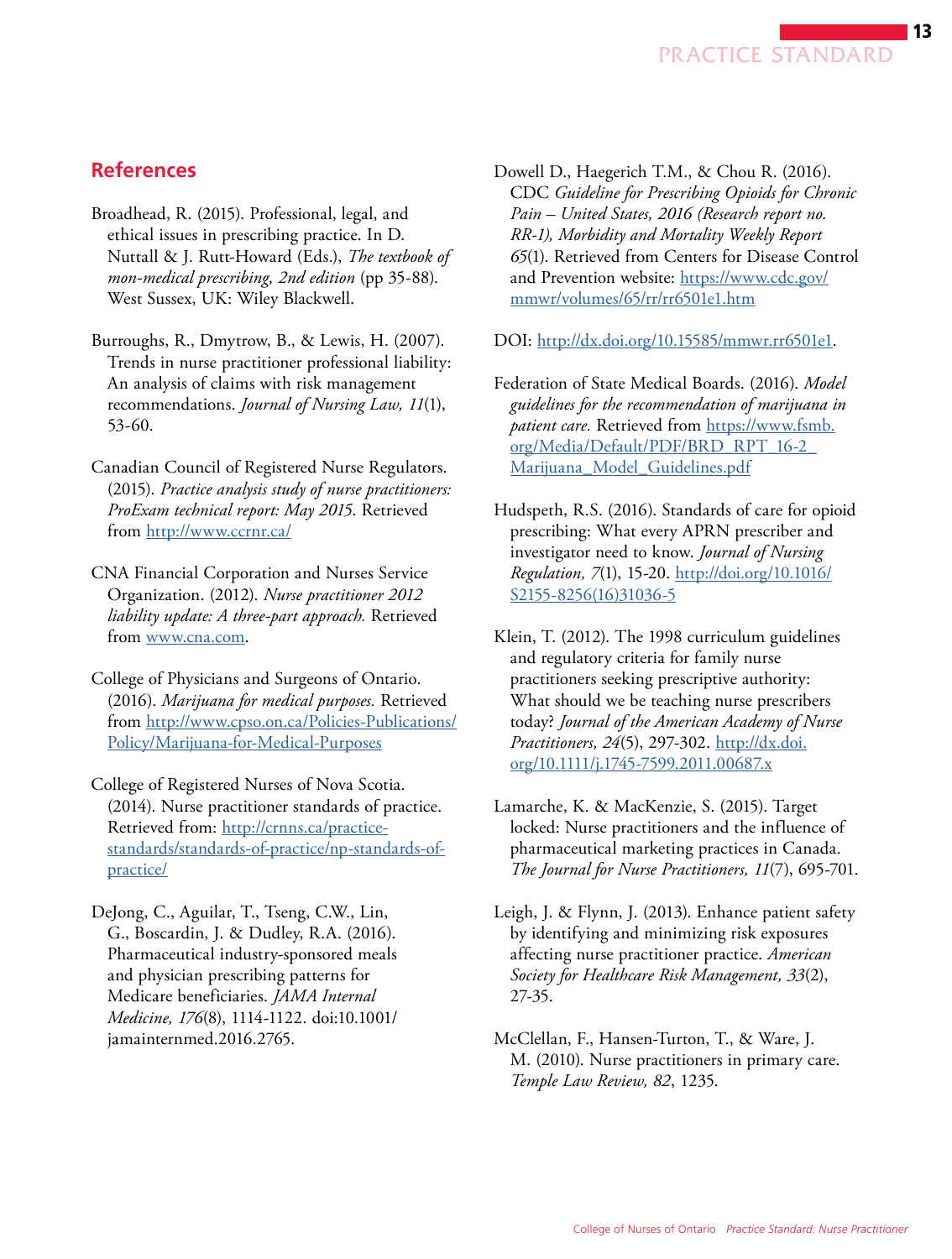- 761-773. Miller, K. P. (2011). Malpractice: Nurse practitioners and claims reported to the national practitioner data bank. *The Journal for Nurse Practitioners, 7*(9),
- National Academies of Sciences, Engineering, and Medicine. (2015). *Improving diagnosis in health care*. Washington, DC: The National Academies Press. Retrieved from [https://www.nap.edu/](https://www.nap.edu/catalog/21794/improving-diagnosis-in-health-care)  [catalog/21794/improving-diagnosis-in-health-care](https://www.nap.edu/catalog/21794/improving-diagnosis-in-health-care).
- National Opioid Use Guidelines Group. (2010). *Canadian Guideline for Safe and Effective Use of Opioids for Chronic Non-Cancer Pain.* Retrieved from [http://nationalpaincentre.mcmaster.ca/](http://nationalpaincentre.mcmaster.ca/guidelines.html) [guidelines.html](http://nationalpaincentre.mcmaster.ca/guidelines.html)
- Ontario College of Pharmacists & College of Physicians and Surgeons of Ontario. (2016). *Patch-For-Patch Fentanyl Return Program: Fact Sheet.* Retrieved from [http://www.ocpinfo.com/](http://www.ocpinfo.com/regulations-standards/policies-guidelines/Patch_For_Patch_Fentanyl_Return_Fact_Sheet/)  [regulations-standards/policies-guidelines/Patch\\_](http://www.ocpinfo.com/regulations-standards/policies-guidelines/Patch_For_Patch_Fentanyl_Return_Fact_Sheet/) For Patch\_Fentanyl\_Return\_Fact\_Sheet/ and [http://www.cpso.on.ca/cpso/media/documents/](http://www.cpso.on.ca/cpso/media/documents/policies/policy-items/prescribing-drugs-fentanyl-factsheet.pdf)  policies/policy-items/prescribing-drugs-fentanylfactsheet.pdf
- Selway, J. (2011). Nurse practitioner professional liability: A synopsis of the CNA healthpro claims study and NSO survey. *The Journal for Nurse Practitioners, 7*(2), 111-122. [http://dx.doi.](http://www.npjournal.org/article/S1555-4155(10)00536-2/abstract)  [org/10.1016/j.nurpra.2010.11.005](http://www.npjournal.org/article/S1555-4155(10)00536-2/abstract)
- Singh, H., Giardina, T.D., Meyer, A,N.D., Forjuoh, S.N., Reis, M.D., & Thomas, E.J.(2013). Types and origins of diagnostic errors in primary care settings. *JAMA Internal Medicine, 173*(6), 418-425. doi:10.1001/jamainternmed.2013.2777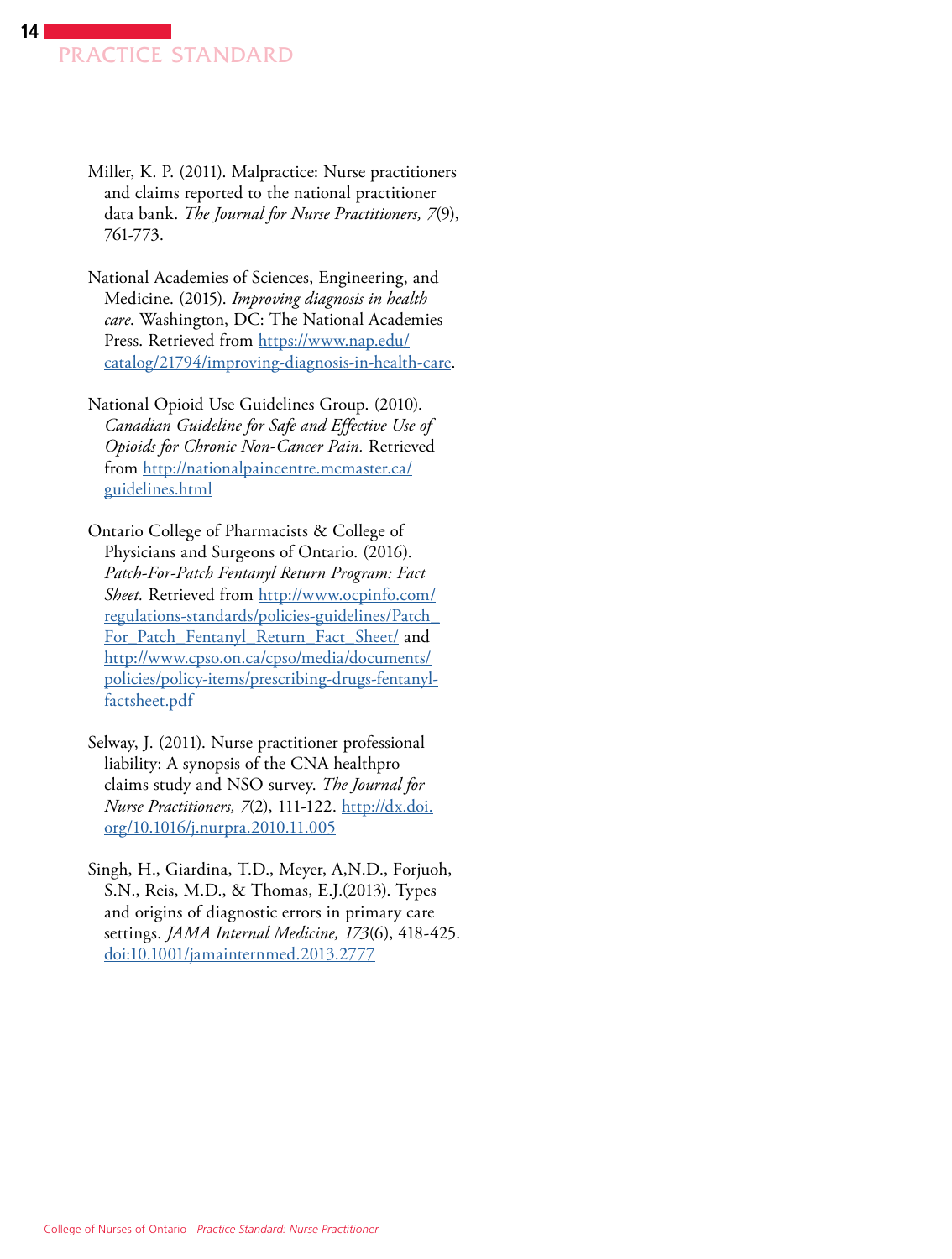